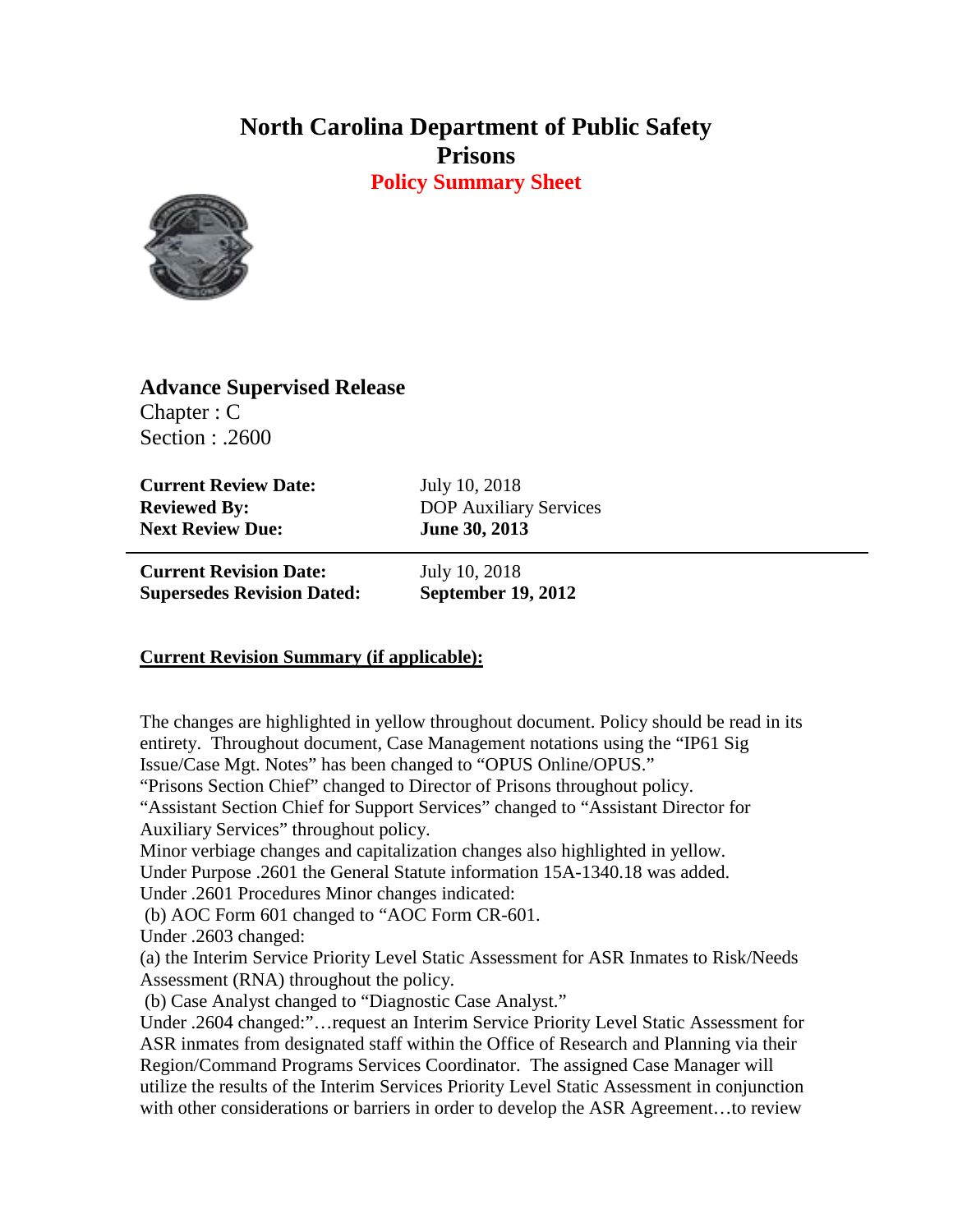the results of the RNA by assessing the two reports, DOP Risk/Needs and Offender Assessment and utilize the results to identify criminogenic needs, risk…the inmate's ASR Agreement." The "assessment" was changed to "RNA." Added "…and the Advanced Supervised Release (ASR) Program Description form.

Under .2606 "Interim Service Priority Level Static Assessment" changed to "Risk/Needs Assessment (RNA) Report." Entire section changed to reflect Risk/Needs Assessment as a validated tool and its purpose.

(c) Certain Factors will be taken into account prior to developing the Agreement. Those factors are: (1), (2), (3) (A), (B), (C) all replaced by "Further, the Case Manager will form the ASR Agreement taking into consideration time remaining on the ASR sentence, custody level and Service Priority Level (SPL). The Case Manager will discuss the RNA with the inmate explaining the identified criminogenic needs, barriers, special characteristics and service priority level. The Case Manager will discuss each targeted intervention (program, activity, service) with the inmate that may be placed on the ASR Agreement. The inmate will sign the ASR Agreement. A copy will be provided to the inmate and the original placed in the inmate's until field jacket."

(d) (1) (B) added "Description" form

 $(d)(1)(C)$  changed to read "RNA was reviewed and discussed with the inmate explaining the criminogenic needs, barriers and special characteristics to include the SPL."  $(d)(1)(D)$  changed to read " inmate signed the ASR agreement and a copy was given to the inmate and the original placed in the unit field jacket.

(f)(6) added "revised" agreement

 $(g)$  (1) (B) changed "RED" to "Yellow"

(g) (1) (E) added "The Case Manager will document an ASR Case Note "71" using OPUS Online/OPUS Sig Issue/Case Mgt. Notes screen documenting that the agreement was reviewed and the verification of the status of the agreement components.

(h) "60 days" changed to "14 days" and added and to prompt this final progress summary note. Also added "A final progress summary note is to be completed."

(i) "Finalizing the Agreement" changed to "Closing out the Agreement"

Under .2607 (c) (4) "The inmate incurs a Class B1, B7, B9, B13, B15, B17, or B20 disciplinary infraction" changed to "The inmate incurs any of the following Class B disciplinary infractions: B9, B15, B17 or B20."

(c) (6) added "The inmate is resentenced and the new sentence term does not include ASR.

(d) "…policy .2605 (b) (1) or (2)" changed to "…policy .2607 (c) (1) or (2)."

(f) (5) (C) added "Once approved by the Facility Head, the Case Manager will notify the Case Management Director of the pending ASR disqualification for tracking purposes by email or phone.

 $(g)$  (2) "and date" added and "ASR form" changed to "ASR Removal and Appeal form" (g) (3) Changed from "If the inmate wishes to appeal, the Case Manager will

immediately forward the signed ASR for to the Prisons Assistance Section Chief for Support Services by fax or email" to "If the inmate wishes to appeal, the Case Manager will immediately forward the signed ASR Removal and Appeal form to the Prisons Assistant Director for Auxiliary Services and a copy to the Case Management Director by courier mail, fax or email.

(g) (4) added "…from the Assistant Director of Auxiliary Services."